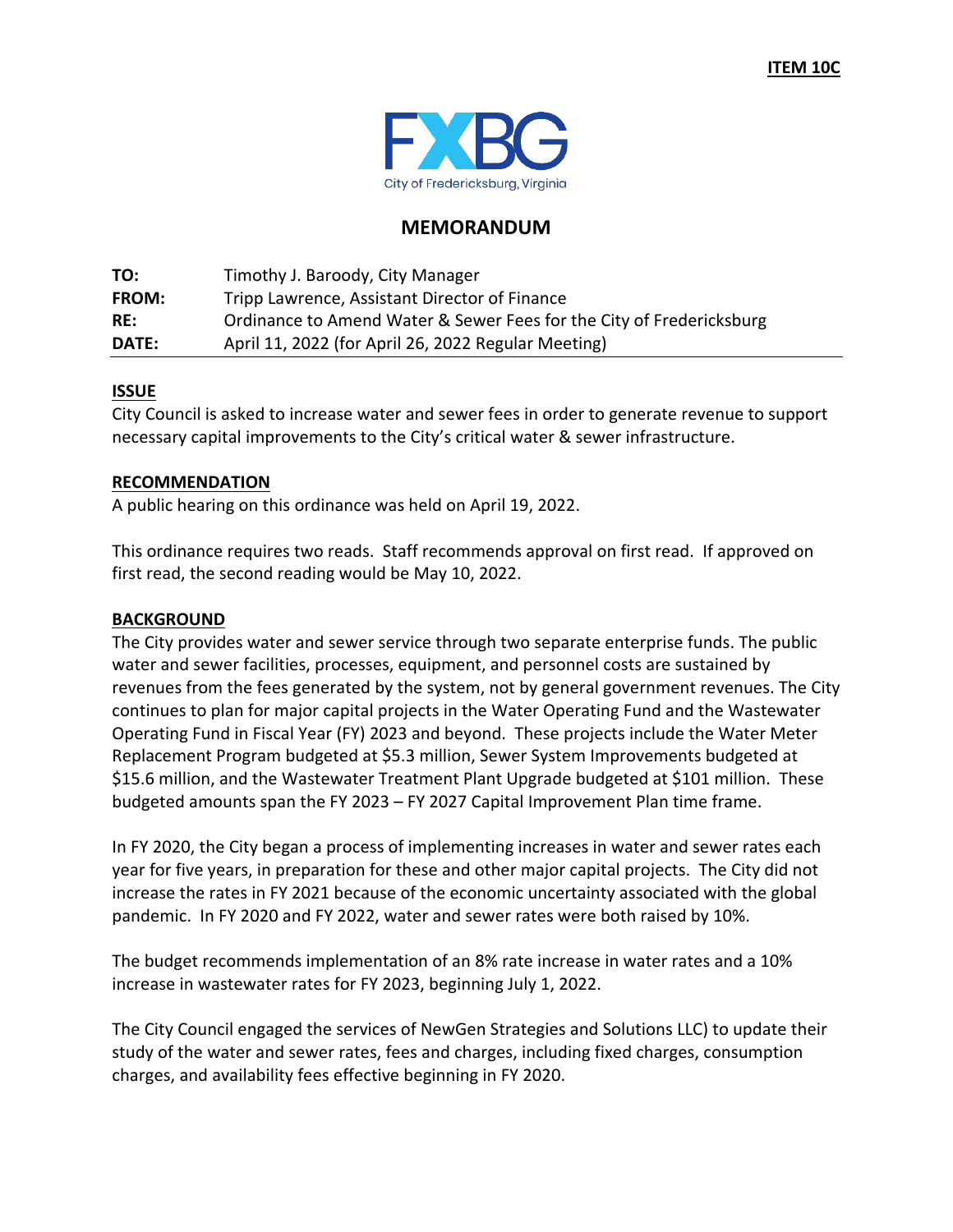Results show that water and sewer rates must be increased in order to cover current operating costs, current debt service, and future capital needs and related debt service. The updated model shows that an increase of 10% in water rates per year from FY 2023 through FY 2026 will provide revenues sufficient to meet the needs of the water fund, and an 8% increase per year over that time frame will provide for the needs of the sewer fund. Therefore, staff is recommending these rate changes for FY 2023.

It is very important to note that this work will need to be updated on an annual basis based on changing schedules and costs for capital projects, actual results for water and sewer sales, actual operating costs to maintain the system, and the availability of intergovernmental sources to fund portions of the capital projects.

The following charts shows the current and proposed rates and fees.

1. Water Service - For metered water service, the bi-monthly (every two months) service charge currently consists of a meter fee based upon a nominal meter size and a commodity fee based upon metered consumption. If adopted by City Council, the fees would be increased as follows:

| <b>Water Utility Fees</b>          | Current   | Proposed  | Change   |
|------------------------------------|-----------|-----------|----------|
| Water Base Fees (bi-monthly rates) |           |           |          |
| 5/8" Fixed Fee                     | \$14.95   | \$16.15   | \$1.20   |
| $\frac{3}{4}$ " Fixed Fee          | \$19.70   | \$21.28   | \$1.58   |
| 1" Fixed Fee                       | \$38.90   | \$42.01   | \$3.11   |
| 1 1/4 & 1 $\frac{1}{2}$ Fixed Fee  | \$86.34   | \$93.25   | \$6.91   |
| 2" Fixed Fee                       | \$155.55  | \$167.99  | \$12.44  |
| 3" Fixed Fee                       | \$368.64  | \$398.13  | \$29.49  |
| 4" Fixed Fee                       | \$622.39  | \$672.18  | \$49.79  |
| 6" Fixed Fee                       | \$1456.33 | \$1572.84 | \$116.51 |
| 8" Fixed Fee                       | \$2482.19 | \$2680.77 | \$198.58 |
| <b>Water Commodity Charge</b>      |           |           |          |
| Per 1000 gallons                   | \$3.05    | \$3.29    | \$0.24   |

2. Sanitary Sewer Service - The bi-monthly sanitary sewer service charge currently consists of a meter fee based upon a nominal water meter size and a commodity fee based upon metered water consumption. If adopted by City Council, the fees would be increased as follows: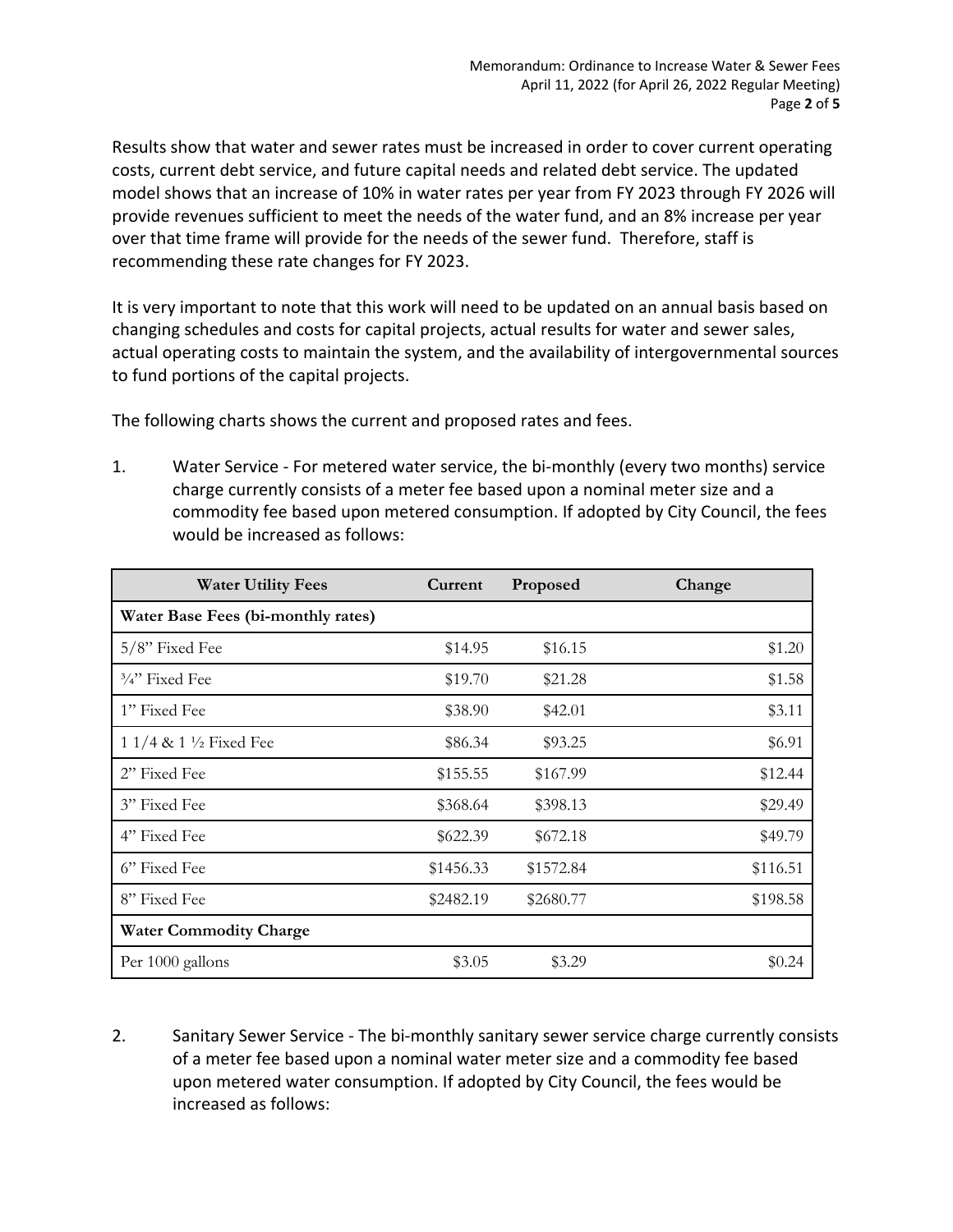| <b>Sewer Utility Fees</b>          | Current   | Proposed  | Change   |
|------------------------------------|-----------|-----------|----------|
| Sewer Base Fees (bi-monthly rates) |           |           |          |
| 5/8" Fixed Fee                     | \$23.46   | \$25.81   | \$2.35   |
| $\frac{3}{4}$ " Fixed Fee          | \$30.92   | \$34.01   | \$3.09   |
| 1" Fixed Fee                       | \$61.05   | \$67.16   | \$6.11   |
| 1 1/4 & 1 $\frac{1}{2}$ Fixed Fee  | \$135.52  | \$149.07  | \$13.55  |
| 2" Fixed Fee                       | \$244.16  | \$268.58  | \$24.42  |
| 3" Fixed Fee                       | \$578.67  | \$636.54  | \$57.87  |
| 4" Fixed Fee                       | \$976.94  | \$1074.63 | \$97.69  |
| 6" Fixed Fee                       | \$2198.09 | \$2417.90 | \$219.81 |
| 8" Fixed Fee                       | \$3746.47 | \$4121.12 | \$374.65 |
| <b>Sewer Commodity Charge</b>      |           |           |          |
| Per 1000 gallons                   | \$5.96    | \$6.56    | \$0.60   |

The proposed rates will increase the bi-monthly bill by \$9.09 for a customer whose bi-monthly water usage is 6,600 gallons. This is considered the "median" or average user.

The following is a comparison of Fredericksburg and peer communities. As calculated by NewGen, the bills are based on smallest meter size and 6,600 gallons of usage, which again is the median for Fredericksburg customers. Please note, the bills for the other communities are calculated using the current rates and do not reflect potential increases.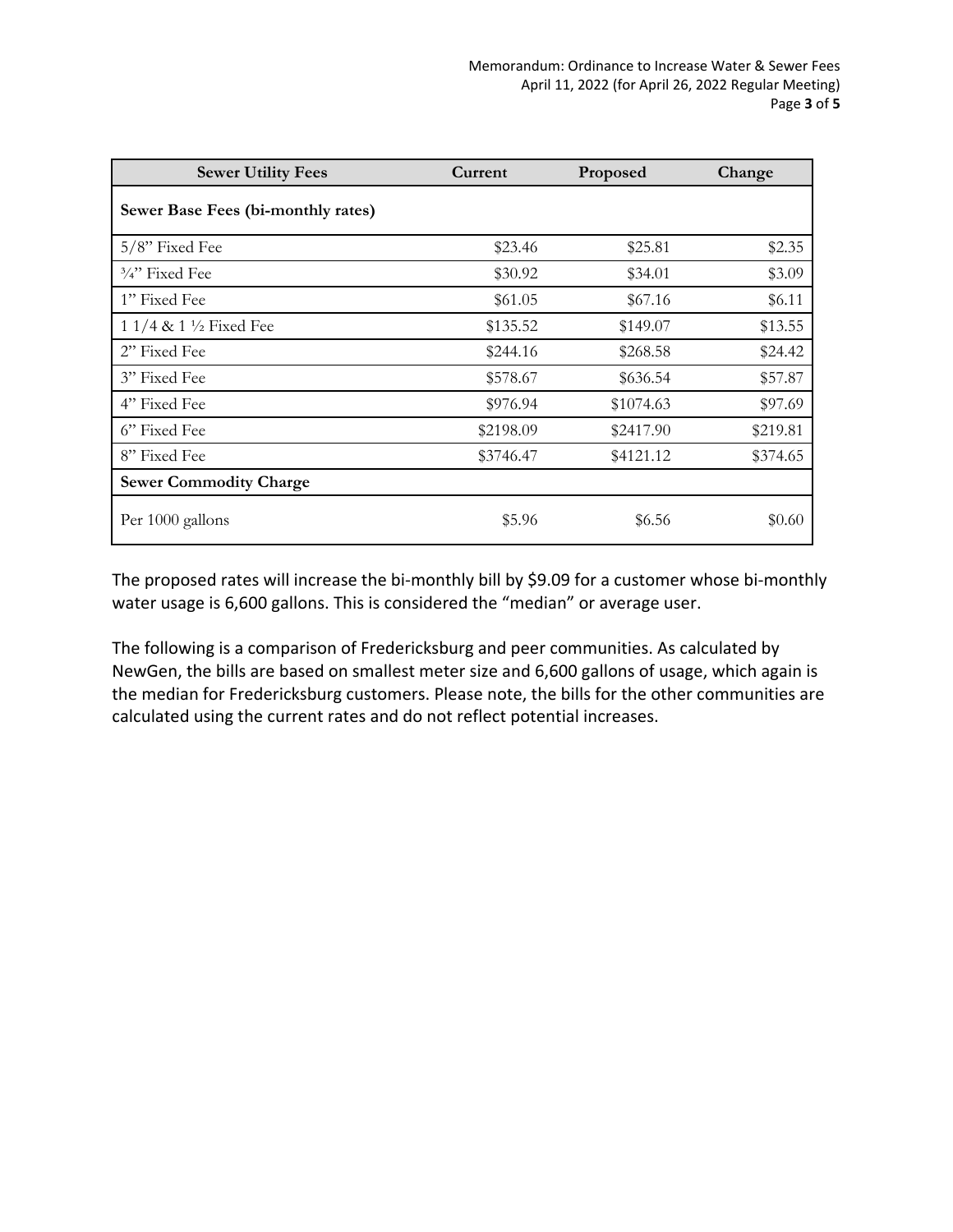Memorandum: Ordinance to Increase Water & Sewer Fees April 11, 2022 (for April 26, 2022 Regular Meeting) Page **4** of **5**



Staff is not recommending an increase in availability fees at this time. This recommendation will be evaluated in future cycles based on the potential for capacity increases for the Wastewater Plant or the Motts Run Water Plant.

The below table provides the details of the Recommended Capital Improvements Plan for FY 2023 through FY 2027.

# WATER CAPITAL FUND (FUND 303)

|                                     |  | FY 2023      |    | <b>FY 2024</b>           |     | FY 2025                      |   | <b>FY 2026</b>           |   | FY 2027                  |   | <b>Total</b> |
|-------------------------------------|--|--------------|----|--------------------------|-----|------------------------------|---|--------------------------|---|--------------------------|---|--------------|
| <b>College Heights Water Line</b>   |  |              |    |                          |     |                              |   |                          |   |                          |   |              |
| Replacement (Phase II)              |  | $\mathbf{r}$ |    | 95,000                   | - S | 390,000                      | s | 500,000                  | s | 500,000                  |   | 1,485,000    |
| <b>Internal System Improvements</b> |  | 400,000      |    | 500,000                  | - S | 600,000                      | S | 600,000                  | S | 750,000                  |   | 2,850,000    |
| Pressure Release Valve Replacement  |  |              |    |                          |     |                              |   |                          |   |                          |   |              |
| / Rehab                             |  | 95,000       |    | 180,000                  | - S | 380,000                      | s |                          |   | -                        |   | 655,000      |
| <b>SCADA</b>                        |  |              |    | 620,000                  | - S | $\qquad \qquad \blacksquare$ |   | $\,$                     |   | ٠                        |   | 620,000      |
| Sewer & Water Master Plan           |  | 200,000      | S  | $\overline{\phantom{a}}$ |     | $\overline{\phantom{a}}$     |   |                          |   | $\overline{\phantom{a}}$ |   | 200,000      |
| Spotsylvania Shared Water Projects  |  | 80,000       |    | 2,725,000                |     | 2,735,000                    | s | 5,740,000                | s | ۰                        | s | 11,280,000   |
| Telegraph Hill Loop                 |  |              |    | 340,000                  | - S | ۰                            |   | -                        |   | $\blacksquare$           |   | 340,000      |
| <b>Water Meter Replacement</b>      |  | 5,255,000    | \$ | $\blacksquare$           |     | $\qquad \qquad \blacksquare$ |   | $\overline{\phantom{0}}$ |   | $\overline{\phantom{a}}$ |   | 5,255,000    |
| <b>Grand Total</b>                  |  | 6,030,000    |    | 4.460.000                |     | 4,105,000                    |   | 6.840.000                |   | 1,250,000                |   | 22,685,000   |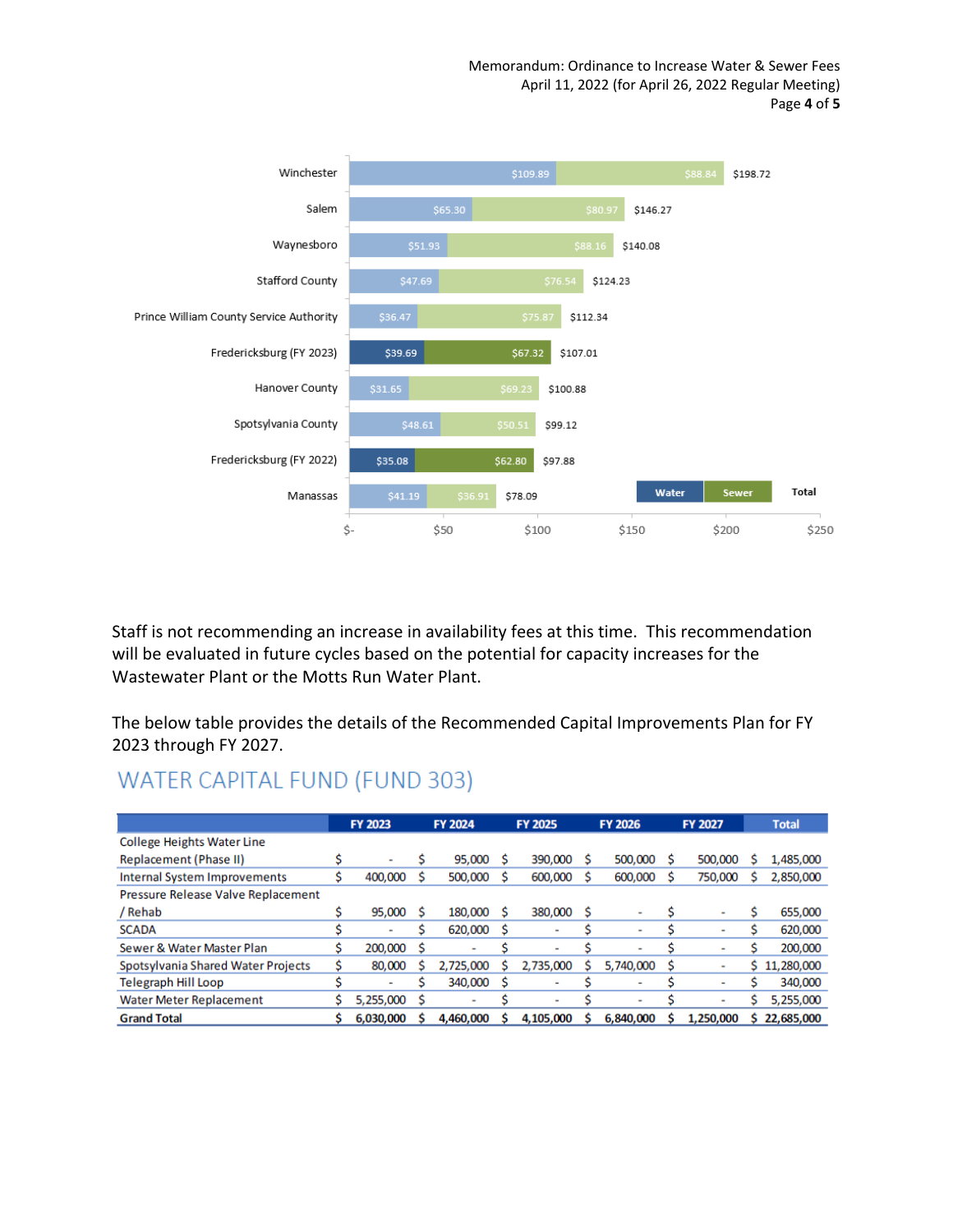|                                           |   | FY 2023       |   | <b>FY 2024</b> |     | <b>FY 2025</b> |   | <b>FY 2026</b>           | <b>FY 2027</b> |   | <b>Total</b>  |
|-------------------------------------------|---|---------------|---|----------------|-----|----------------|---|--------------------------|----------------|---|---------------|
| 2 & 17 Pump Station Improvements          |   | 30,000        |   | 945,000        | s   |                |   | -                        |                |   | 975,000       |
| Hazel Run Sewer Improvements              |   |               |   | $\sim$         |     |                |   | $\overline{\phantom{0}}$ | \$13,220,500   |   | \$13,220,500  |
| NPS / Farrell Lane Line Replacement       |   |               |   | 350,000        |     |                |   | 2,900,000                |                |   | 3,250,000     |
| Princess Anne (Upper) Sewer               |   |               |   |                |     |                |   |                          |                |   |               |
| Replacement                               | S | ۰             | S | ۰              | S   | 700,000        | s | ۰                        |                |   | 700,000       |
| Sewer & Water Master Plan                 |   | 200,000       | s | $\overline{a}$ |     |                |   | $\overline{\phantom{0}}$ |                |   | 200,000       |
| Sewer System Improvements                 |   | 4,435,000     |   | 4,455,000      |     | 2,470,000      |   | 2,100,000                | 2,100,000      |   | \$15,560,000  |
| Spotsylvania Shared Wastewater Projects   | s | 1,300,000     |   | 85,000         | - S |                |   |                          |                | s | 1,385,000     |
| Wastewater Treatment Plant (WWTP)         |   |               |   |                |     |                |   |                          |                |   |               |
| Capital Maintenance                       |   | 260,000       |   | 140,000        | S   | 140,000        | s |                          |                |   | 540,000       |
| <b>Wastewater Treatment Plant Upgrade</b> |   | \$101,020,000 | S |                |     |                |   |                          |                |   | \$101,020,000 |
| <b>Grand Total</b>                        |   | \$107,245,000 |   | 5.975.000      |     | 3,310,000      |   | 5.000.000                | \$15,320,500   |   | \$136,850,500 |

# WASTEWATER CAPITAL FUND (FUND 304)

The Capital Improvements Plan recommendation includes \$66.7 million in new water and sewer fund debt spread over the next five years. The largest portion -- \$43 million -- would be the debt issued for the major construction of the Wastewater Plant. The CIP also envisions other sources of funding for this project: \$3 million in ARPA funds, \$15 million in state appropriated funds, \$5 million in recovered costs, and \$34.7 million from the state's Water Quality Improvement Fund grant.

### **FISCAL IMPACT**

The FY 2023 City Manager's Recommended Budget includes \$4.3 million budgeted in Water Sales revenue, and \$7.3 million in Sewer Charges, taking into account the proposed Utility Fee increases. As of April 12, 2022, revenue for FY 2022 totals \$3.1 million for Water and \$5.2 million for Sewer.

Attachment: Ordinance Increasing Water and Sewer Fees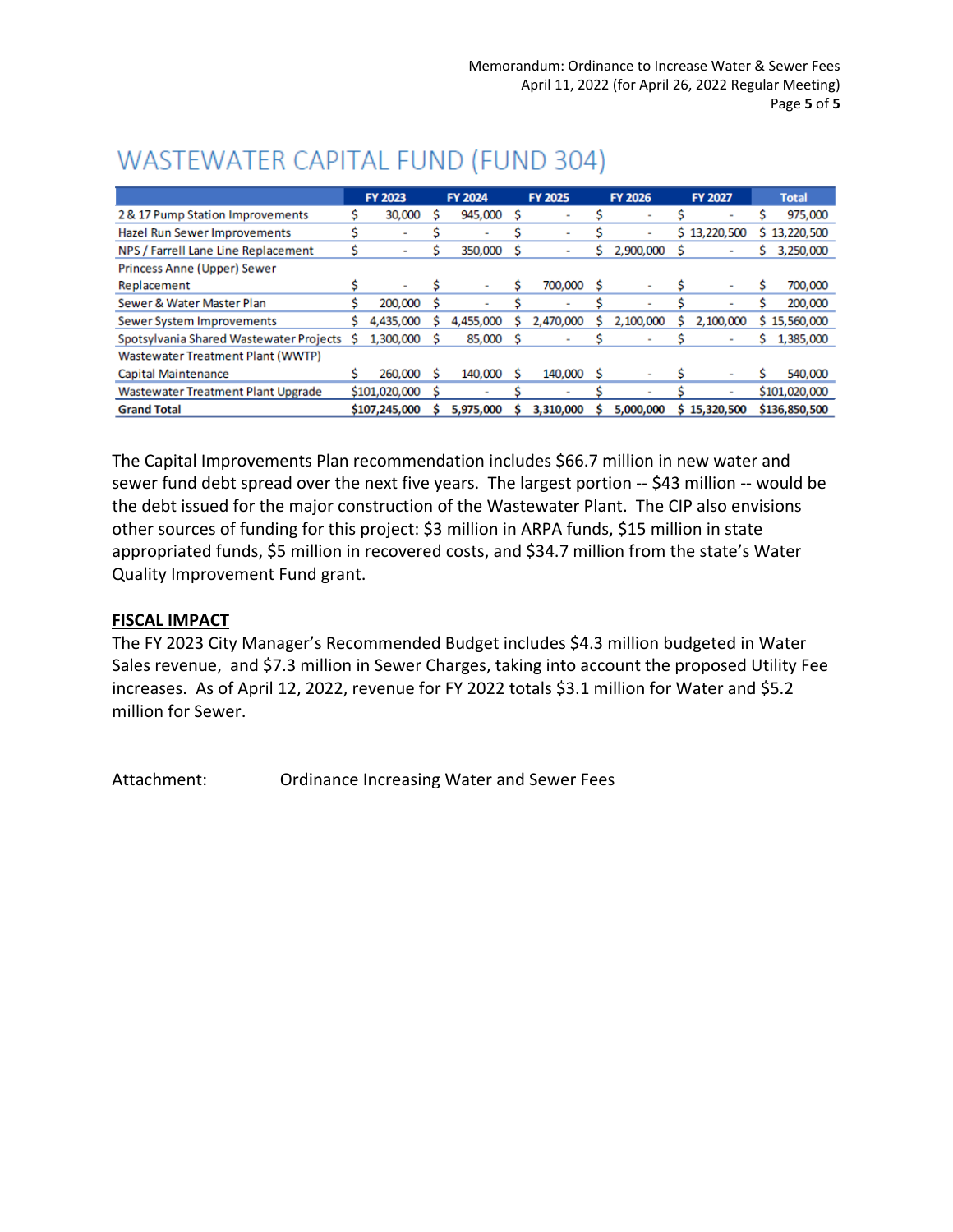

**Regular Meeting**

**RE: Amending Water and Sewer Fees Rates and Charges**

**ACTION: APPROVED: Ayes: 0; Nays: 0**

**FIRST READ: SECOND READ:** 

# **SEC. I. Introduction, purpose and authority**.

Public water and sewer facilities, processes, equipment and personnel costs are sustained by revenues from the fees generated by the system, not by general government revenues. The City Council engaged the services of NewGen Financial to perform a study of the water and sewer fees and charges. The conclusion of the study was that water and sewer fees and charges must be increased in order to cover current operating costs and debt service, and future capital needs and related debt service.

The Council adopts this ordinance pursuant to its authority under §15.2-2143 and §15.2-2119 of the Code of Virginia (1950), as amended. Public notice has been duly made and public hearings held in accordance with the requirements of the Code of Virginia.

### **SEC. II. Amending water and sewer fees and charges**.

The City Council herby ordains that the City's *Water and Wastewater Rates and Charges*, regulations promulgated and published by the Director of Public Works, are hereby amended to incorporate the following changes.

# **1. Metered water service.**

For metered water service, the bi-monthly service charge currently consists of a meter fee based upon a nominal meter size and a consumption fee based upon metered consumption. Both components of such charge are hereby increased, as follows: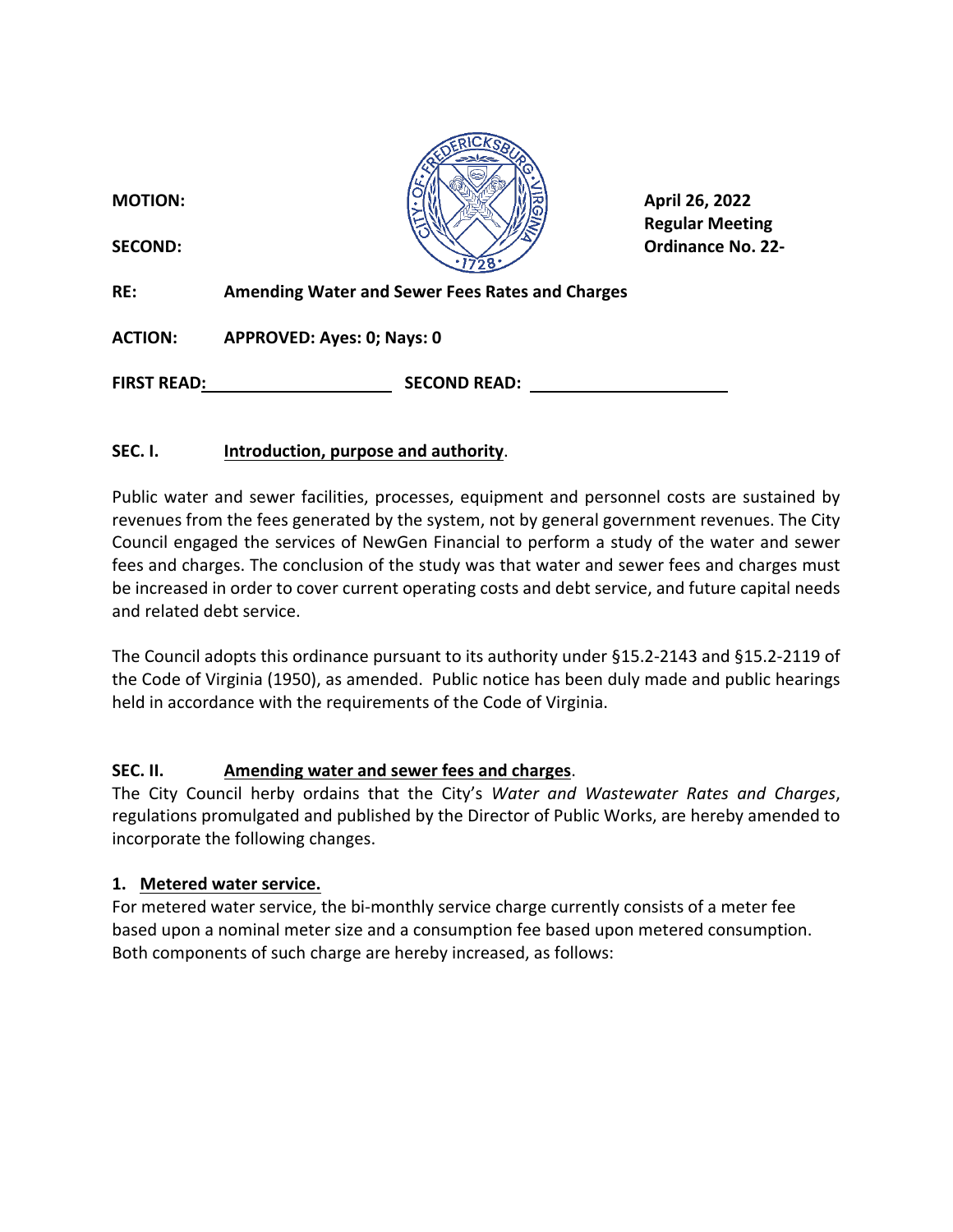| <b>Water Utility Fees</b>          | Current   | Proposed  | Change   |
|------------------------------------|-----------|-----------|----------|
| Water Base Fees (bi-monthly rates) |           |           |          |
| 5/8" Fixed Fee                     | \$14.95   | \$16.15   | \$1.20   |
| $\frac{3}{4}$ " Fixed Fee          | \$19.70   | \$21.28   | \$1.58   |
| 1" Fixed Fee                       | \$38.90   | \$42.01   | \$3.11   |
| 1 1/4 & 1 $\frac{1}{2}$ Fixed Fee  | \$86.34   | \$93.25   | \$6.91   |
| 2" Fixed Fee                       | \$155.55  | \$167.99  | \$12.44  |
| 3" Fixed Fee                       | \$368.64  | \$398.13  | \$29.49  |
| 4" Fixed Fee                       | \$622.39  | \$672.18  | \$49.79  |
| 6" Fixed Fee                       | \$1456.33 | \$1572.84 | \$116.51 |
| 8" Fixed Fee                       | \$2482.19 | \$2680.77 | \$198.58 |
| <b>Water Commodity Charge</b>      |           |           |          |
| Per 1000 gallons                   | \$3.05    | \$3.29    | \$0.24   |

# **2. Sanitary sewer service rates**.

The bi-monthly sanitary sewer service charge currently consists of a meter fee based upon a nominal water meter size and a consumption fee based upon metered water consumption. Both components of the charge are hereby increased, as follows:

| <b>Sewer Utility Fees</b>          | Current   | Proposed  | Change   |
|------------------------------------|-----------|-----------|----------|
| Sewer Base Fees (bi-monthly rates) |           |           |          |
| $5/8$ " Fixed Fee                  | \$23.46   | \$25.81   | \$2.35   |
| $\frac{3}{4}$ " Fixed Fee          | \$30.92   | \$34.01   | \$3.09   |
| 1" Fixed Fee                       | \$61.05   | \$67.16   | \$6.11   |
| 1 1/4 & 1 $\frac{1}{2}$ Fixed Fee  | \$135.52  | \$149.07  | \$13.55  |
| 2" Fixed Fee                       | \$244.16  | \$268.58  | \$24.42  |
| 3" Fixed Fee                       | \$578.67  | \$636.54  | \$57.87  |
| 4" Fixed Fee                       | \$976.94  | \$1074.63 | \$97.69  |
| 6" Fixed Fee                       | \$2198.09 | \$2417.90 | \$219.81 |
| 8" Fixed Fee                       | \$3746.47 | \$4121.12 | \$374.65 |
| <b>Sewer Commodity Charge</b>      |           |           |          |
| Per 1000 gallons                   | \$5.96    | \$6.56    | \$0.60   |